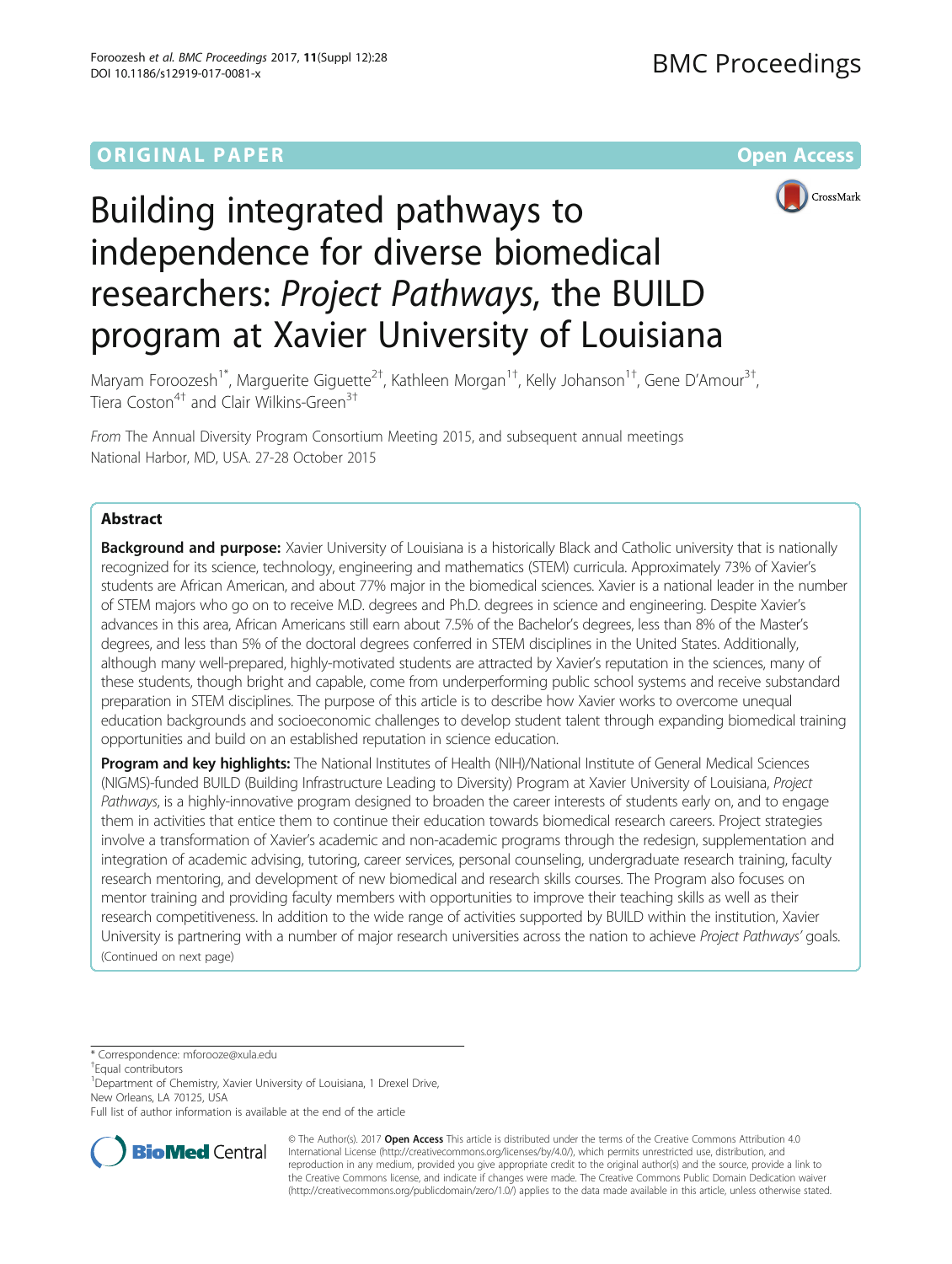#### (Continued from previous page)

Implications: The strategies developed by Project Pathways are designed to address the challenges and barriers Xavier students face as they work towards graduate studies and entering the biomedical workforce. Xavier University of Louisiana has a long history of providing high quality, rigorous education to African American students in a very supportive environment with highly dedicated faculty and staff. The program highlighted here could be used by other institutions as a model program for assisting students in STEM and other biomedical fields of study to successfully matriculate through college and graduate school and develop their research careers.

# Institutional context and building on previous efforts

#### Description of campus

Xavier University of Louisiana (Xavier) has a mission and history of inclusion in the education of underserved populations. Grounded in the Christian principles exemplified by its founders, Saint Katharine Drexel and the Sisters of the Blessed Sacrament, Xavier is the only Catholic and Historically Black College or University (HBCU) in the U.S. and has the distinction of being the only Catholic university founded by an American-born saint. [[1\]](#page-7-0) True to its HBCU roots, Xavier's mission continues to be to create a more just and humane society by preparing its students to assume roles of leadership and service in a global society. Xavier is dedicated to a curriculum that focuses on the liberal arts, ethical and moral values, critical thinking, and career preparation for further graduate or professional school education.

The fall 2016 enrollment at Xavier University of Louisiana was 2997, 2328 of whom were undergraduates. Approximately 56.4% of Xavier's students are from Louisiana, primarily from the New Orleans area. The remaining 43.6% come from other states, the District of Columbia, the Virgin Islands and abroad. Xavier's student body is predominantly African American (72.7%), but the University is open to all.

Nationally recognized for its science, technology, engineering and mathematics (STEM) curricula, a Xavier education features a solid liberal arts foundation and broad learning experiences that extend beyond the classroom and campus [[2](#page-7-0), [3\]](#page-7-0). The University is best known for its reputation in the health professions, ranking first in the number of African Americans who earn Bachelor's degrees in the physical sciences and second in the number earning Bachelor's degrees in the biological and biomedical sciences [[2](#page-7-0)]. A report released by the National Science Foundation in 2013 confirms Xavier's success in educating science graduates. According to the report, Xavier is ranked first in producing African American graduates who go on to receive life sciences Ph.D. degrees; fifth in the Nation in producing African American graduates who go on to receive science and engineering Ph.D. degrees; and seventh in producing African American graduates who go on to receive physical sciences Ph.D. degrees [[4](#page-7-0)].

Additionally, Xavier is currently third among the Nation's colleges and universities in the number of African American graduates enrolled in medical school, according to data compiled by the Association of American Medical Colleges [[5](#page-7-0)]. Xavier alumni contribute significantly to the number of underrepresented minority physicians, pharmacists, dentists, and other professionals in medically-related fields who practice throughout the United States, many of whom opt to work in the greater New Orleans area. The success of Xavier's pre-medical program was also highlighted in The New York Times [\[3\]](#page-7-0).

# History of past/current student research training programs

Xavier recognizes the value of hands-on research training and direct engagement of students in research projects and has a long history of providing research training opportunities to its students through programs funded by various federal agencies or private foundations. The University's success in securing funding for these programs, and the institution-wide participation in them, demonstrate faculty and staff grant writing and management skills, their knowledge in designing and implementing innovative interventions, and their deep commitment to improving student training and educational opportunities. Students also articulate faculty commitment and structured research opportunities as critical to their development as scientists (see Xavier student examples, [\[6\]](#page-7-0)).

# Project Pathways: The Xavier BUILD program Preparing students for biomedical careers Evidence base for activities

Minorities currently represent an expanding portion of the U.S. population, and yet many groups are underrepresented in the STEM workforce. As reported in the 2016 U.S. News/Raytheon STEM Index, the number of White students who earned STEM degrees grew 15% in the last 5 years, while the number of Black students fell by about the same percentage. [\[7\]](#page-7-0) In general, the Index showed that women, African Americans and Hispanics still lag far behind White and Asian men in earning degrees and securing jobs in the STEM fields. Unless scientific education becomes more inclusive, the U.S. will be denied the talents of a large segment of its population. A diverse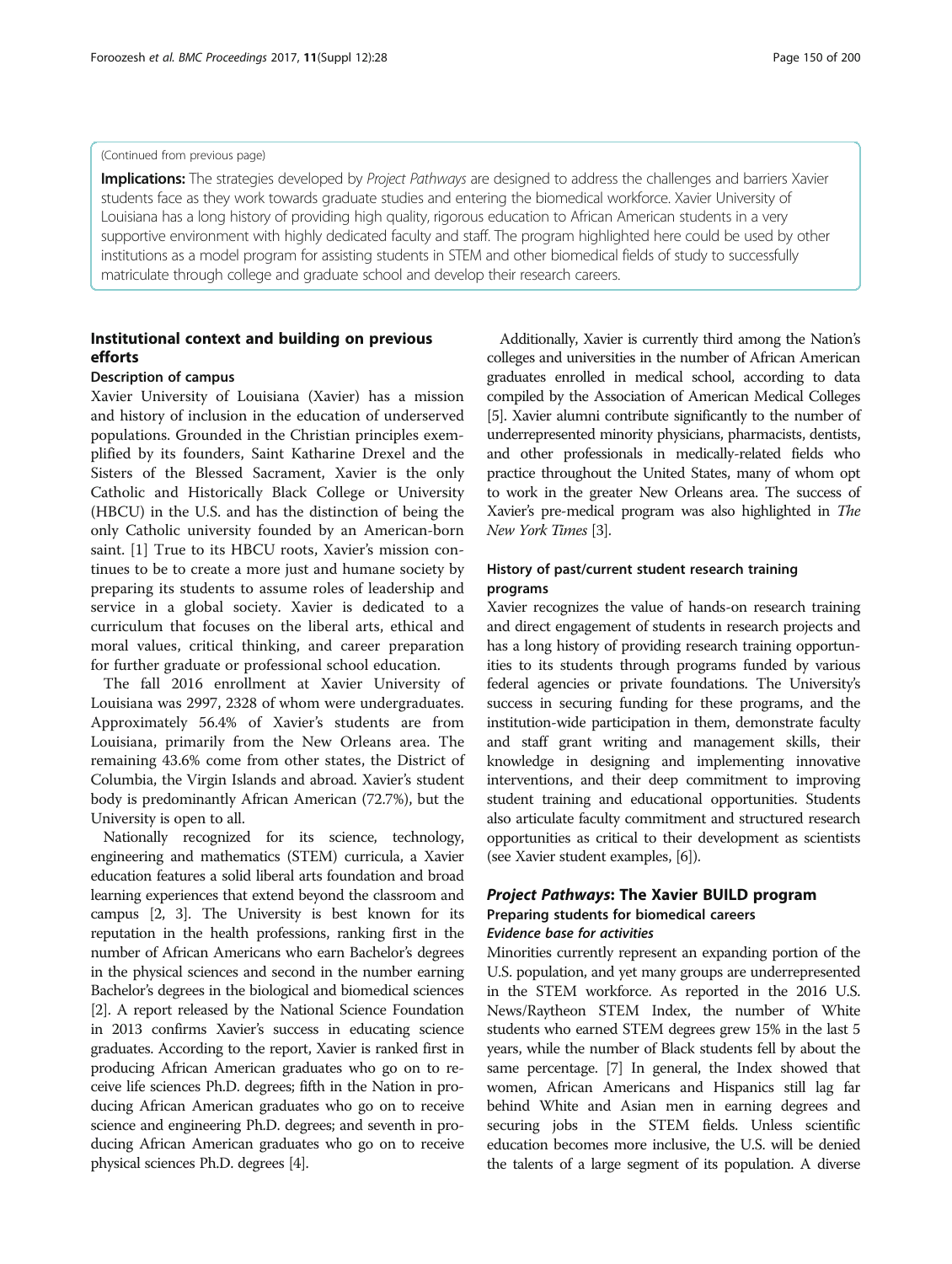biomedical workforce provides benefits to society by tapping into unique perspectives that, among other benefits, may help narrow the health gap with a focus on health inequities and disparities, while promoting and ensuring fairness.

Xavier is already a leader in placing African American students in professional and graduate programs in spite of the fact that it is a relatively small school, and the majority of its students and their families are socioeconomically challenged. Xavier does not require its students to report their financial status to the University, however, institutional data from the past 5 years indicates that an average of 43% of its students are in receipt of Pell grants, and about 32% are first generation college students. [[8](#page-7-0)] Notably, Xavier was recently highlighted in a New York Times article for its sixth place ranking among all colleges and universities nationwide for the upward economic mobility of its students from the bottom fifth of the income distribution to the top three-fifths. [\[9\]](#page-7-0) Even with this positive economic trend for Xavier's students, there is always room for improvement.

Consistently, the HERI CIRP Freshman Survey indicates that approximately 50% of incoming freshmen enter Xavier with a 'strong sense of belonging to a community of scientists' and approximately 65% of incoming students indicate that they will definitely or probably pursue a STEM-focused career. Further, less than 5% of Xavier's incoming freshmen say that the highest degree they plan to attain is a Bachelor's degree; of the remainder, 10% intend to go on to a Master's, 34% to a medical degree, 26% to a Ph.D. and a further 19% to a professional doctorate. Sixtyseven percent of Xavier's current undergraduates are majoring in a STEM discipline. Therefore, Xavier, with its unique culture and brand in STEM fields and the largest proportion of its students with an interest in STEM, has the potential to lead the way to making a difference.

The national literature identifies unique barriers faced by African Americans and other individuals from underrepresented groups entering into biomedical research careers, including the lack of: (1) Early Awareness and Deepening Exposure to the type of rewards associated with biomedical research careers, and the sense of accomplishment gained from success in early STEM educational experiences; (2) Supportive Relationships, particularly those related to faculty advising and mentoring; (3) Suitable Educational Infrastructure, namely, (a) innovative STEM courses that engross students in activities that promote a STEM mindset, and (b) the supplemental help needed when they face educational challenges; and (4) Active Engagement in meaningful biomedical research experiences and the presence of faculty and institutional resources needed to do this. [[10](#page-7-0)–[13\]](#page-7-0)

Recent surveys of Xavier life sciences alumni and the graduate faculty at other institutions who teach them (made possible by a NIH-funded BUILD planning grant) echoed many of these findings and pointed to areas in Xavier's curricula and support services that needed to be revised or supplemented. The Project Pathways Program was designed to implement strategies focused especially on the 78% of Xavier's pre-pharmacy/pre-medical students who change their career goals before the junior year, at which point obtaining the education and experience needed to pursue a biomedical Ph.D. becomes more difficult. This program aims to broaden the career interests of these and other students early on, and engage them in activities that encourage, support, and prepare them to continue their education towards biomedical research careers.

#### Program aims and activities

Project Pathways is a collaborative program supported by the combined, coordinated efforts of the Institutional Development Core (IDC), Student Training Core (STC), and Research Enrichment Core (REC). The Administrative Core oversees the activities of all Cores, and also provides support to enhance faculty research competitiveness. The Student Training, Research Enrichment, and Institutional Development Cores, together, have activities designed for students from freshmen to seniors, in addition to select recent Xavier graduates. These activities were developed to address the challenges and barriers Xavier students face in their path to the biomedical workforce, effectively increasing their graduation rates and improving their success rates in research careers.

#### Implementation plan

Project Pathways is a multi-pronged program with many activities that aim to enhance the academic and research infrastructure at Xavier for all students, and especially those who may go on to biomedical research careers. The Program provides resources for key offices and centers across the campus that assist students with academic support, professional development, and undergraduate research activities. Project Pathways has contributed to the expansion of both personnel and support of the Student Academic Success Office (SASO), the Office of Career Services (OCS), the Center for Undergraduate Research and Graduate Opportunity (CURGO), and the Center for the Advancement of Teaching and Faculty Development (CAT + FD).

A major goal of the Program is to increase the pool of current Xavier students who are interested in pursuing biomedical research careers, and expanding the number of biomedical research opportunities offered to Xavier students while also providing expanded academic support. The Program coordinates a number of activities designed to educate all interested freshman and sophomore students about the variety of possible biomedical research careers available, and helps them identify careers that match their interests. Program activities allow students to gradually and voluntarily increase their involvement, based on their level of interest in biomedical research. Both freshmen and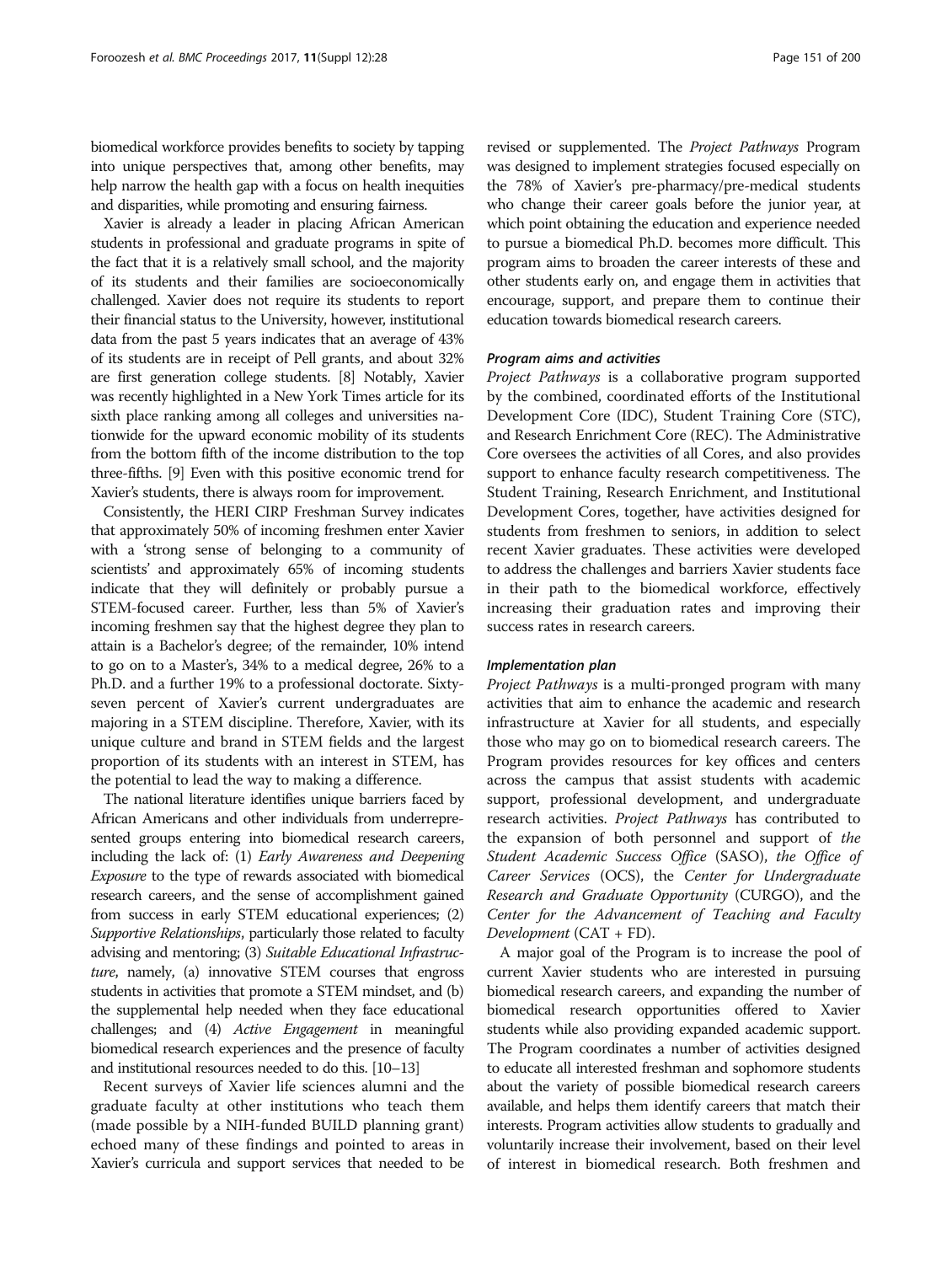sophomores are given opportunities to explore research labs at Xavier. The "Freshman Open House" allows freshmen to visit different research labs and is held during the Biomedical Week at Xavier, while sophomores can apply to shadow a current research student on campus. The shadowing experience allows students to see what the day-to-day activities are like in a research environment, as well as talk with research students and faculty about their projects and goals. The Program also facilitates a series of peer-led discussion groups where interested students, primarily sophomores, discuss science in the news (e.g., Ebola, Zika) and the various careers of people involved in the studies. They also hear from other students about their specific research projects and their experiences with the graduate school application process. This peer approach is critical to building and sustaining interest in science careers. [\[14\]](#page-7-0) During the Biomedical Week, a number of seminars and activities are organized for Xavier students to increase their knowledge and interest in biomedical disciplines, such as a tour of the New Orleans Bioinnovation Center, and an informational session with representatives from a major pharmaceutical company.

Each spring, the Program chooses 12 sophomore students from among the participants in these different activities to become BUILD Scholars. The Scholars receive 2 years of mentored research, including a summer at a research-intensive partner institution, a monthly stipend, up to 60% of Xavier tuition, and funds for travel and research supplies. Mentors may also receive some academic year salary support and/or summer salary. In order to increase the reach of the Program beyond what was already included in the funded proposal, each year, several additional students are chosen as BUILD Research Students. Like the Scholars, the BUILD Research Students are matched with mentors and receive a monthly stipend, and funds for travel; however, due to budget limitations, a BUILD Research Student's appointment is for a period of 12 months with potential for competitive continuation for an additional year. Additionally, these students do not receive tuition assistance or supply funds. The BUILD Research Students either applied to be a BUILD Scholar and were competitive, but not chosen, or were selected by a faculty member who was awarded funding for a pilot project (vide infra).

The Program also focuses on strengthening the supportive environment needed for Xavier students to overcome barriers to success through curricular enhancement, faculty mentor and student mentee training workshops, and postbaccalaureate research training opportunities for recent graduates. Several new courses have been developed with support from the Program including a Science and Technical Writing course, a Scientific Communication course, and an Ethical Conduct in Scientific Research course. The Program provides curriculum development

mini-grants for faculty to develop new courses or modify existing courses in order to fill gaps in the biomedical curricula at Xavier.

To introduce the new BUILD participants to research, the Program coordinates the Entering Research workshop series for BUILD Scholars and BUILD Research Students. The curriculum, based on a successful program at the University of Wisconsin-Madison, involves helping students become aware of and acquire a number of soft skills necessary for becoming contributing members of a research group. [\[15](#page-7-0)] Topics covered include, but are not limited to: choosing a mentor, mentor-mentee communication, searching the literature, reading scientific articles, establishing goals and expectations, defining hypothesis or research question, and designing scientific experiments. The first three introductory modules are covered in the spring semester following student selection. The remaining workshops are held over the students' first summer in the Program. The workshops are immediately followed by three workshops on writing small grant proposals offered through CURGO.

An aspect of Project Pathways showing early success, the BUILD Technician Program, is a post-baccalaureate research training program which provides recent Xavier graduates with additional training and research experience needed to successfully enter and complete graduate work. It is not uncommon for senior-level undergraduates to express a first-time interest in graduate school, and this program gives such students the time to become competitive applicants for admission to and completion of biomedical graduate programs. Others joining the Program as BUILD Technicians are students who have applied unsuccessfully to graduate school. BUILD Technicians participate in the Program for approximately 1 year, during which time they are considered full-time staff employees receiving all staff benefits. Additionally, they participate in BUILD enrichment activities such as GRE workshops and attend and present at scientific meetings. The success rate for the first cohort of BUILD Technicians entering graduate programs was 100%, and the Program is hopeful in continuing this trend.

#### Developing faculty and support staff

To improve the quality of undergraduate research mentoring at Xavier, the Program provides training activities for faculty and staff, which educate Xavier research mentors on the challenges faced by their mentees and equip them to provide the necessary support both in and out of the laboratory. Xavier's Center for the Advancement of Teaching and Faculty Development (CAT + FD) works closely with the National Research Mentoring Network (NRMN) (Sorkness et al., this volume) to present workshops on topics such as cultural awareness, stereotype threat, setting reasonable goals and expectations, and using technology to foster the mentor-mentee relationship.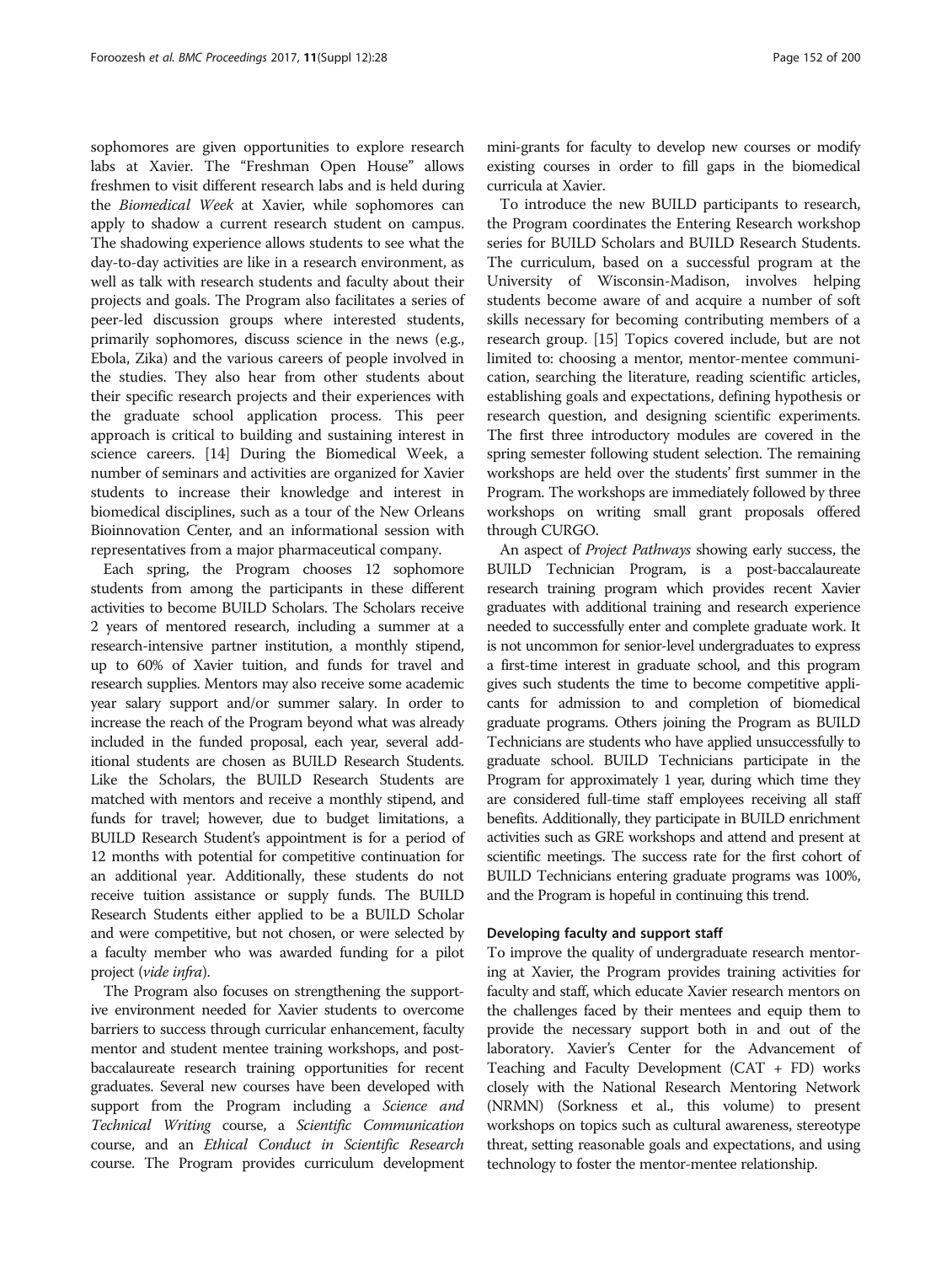To assure engagement of Xavier students in quality research experiences, it is also important to have a faculty who are research competitive. Consequently, it is necessary to address the need for junior faculty mentoring and release time, the need to expand Xavier's collaborative research network, and to expose Xavier's undergraduates to a broader range of research opportunities mentored and guided by faculty at Xavier and partner institutions. Pilot project funding is provided to address these needs. Project Pathways partners with two other faculty research programs at Xavier (Louisiana Cancer Research Consortium (LCRC) and NIH-funded Research Centers at Minority Institutions (RCMI)) to leverage the available funds and provide funding to a larger group of faculty members than would be possible without the partnership. Applicants/ awardees fall into one of the following three categories: (1) recently hired faculty who need start-up funding; (2) more experienced investigators with current or recently terminated external grant support who are seeking bridge funds to keep their laboratories functioning while they seek longer term external funding; or (3) faculty who need seed funding to pursue new directions in their research. Faculty with program funds are expected to expand the network of research opportunities by working with BUILD Scholars, BUILD Research Students, BUILD Technicians, and/or other Xavier undergraduates seeking research experiences. Grant recipients are also expected to develop a well-defined student research experience. Where applicable, funded faculty are also expected to identify a collaborator from a partner institution who could also host Xavier students in their laboratory during the summer. In addition, the Xavier investigator is required to participate in BUILD-related activities such as mentor training workshops, grant writing workshops, and relevant inter-institutional research seminars.

# Institutional/infrastructure development Program aims and activities

Project Pathways has extensively focused on improving and expanding Xavier's instructional, advising, career development, research capacity, and faculty development infrastructure and environment. These resources are available to all members of the Xavier community, not only students and faculty involved in the Project Pathways Program. Xavier's well-documented leadership in producing African American scientists has long been credited to both their academic preparation combined with the formative support these students receive from the academic and nonacademic departments and offices on campus.

The professional staff from the Center for Undergraduate Research and Graduate Opportunity (CURGO) and Office of Career Services (OCS) help to prepare students to define and reach their career goals. This especially holds true for undergraduate students majoring in STEM disciplines who

comprise 76% of Xavier's student body. Xavier's signature professional programs in pre-medicine and pre-pharmacy are very popular because students easily identify with the aforementioned careers and clearly see the pathway to and benefits of, success. However, many of Xavier's students are unaware of biomedical careers outside of medicine and pharmacy. Through a series of broad-based workshops funded by the Project Pathways Program, CURGO and OCS assist Xavier students, beginning in the freshman year, in gaining a better understanding of the nature of biomedical research careers. Early exposure to biomedical research career paths allows students the opportunity to build the skills necessary for success. In addition, when motivated to pursue a specific career, students are more likely to engage in their courses, which leads to enhanced retention and improved graduation rates. [\[16\]](#page-7-0) The major goal of these offices is to guide students through a process that results in their ability to identify a specific biomedical research interest, obtain experiences that advance their research skills, and develop the tools needed to be accepted to and succeed in graduate programs. They also offer assistance to students in creating Individual Development Plans, as well as assistance in preparing applications, resumes and curriculum vitae, and personal statements. To provide Xavier students with undergraduate research opportunities on and off campus, CURGO utilizes GOLD RUSH EXPRESS, Xavier's online career services platform, as well as one-onone support in identifying and applying to research opportunities. CURGO also sponsors student workshops on applying to summer programs, preparing for summer research experiences, and proposal writing. In addition to workshops and seminars, CURGO provides funding to students and faculty for research and travel to conferences. CURGO hosts the annual Festival of Scholars and Summer Research Symposium, which encourage Xavier students to present their research and creative work to the broader campus community.

The mission of Xavier's Student Academic Success Office (SASO) is to improve retention and graduation rates of Xavier students by offering academic support through tutoring, supplemental instruction (SI), and academic success workshops. These services were originally offered only to students taking introductory courses in biology, chemistry, physics, mathematics, writing and reading. Using Project Pathways support, SASO has expanded its tutoring services and supplemental instruction to include sophomore- and junior-level courses. SASO also provides academic monitoring of all students using an Early Alert System, which prompts the faculty three times per semester to report any student academic, attendance, or behavioral issues. The alerts are then sent to the department heads and academic advisors who, in turn, meet with the students to assist them in overcoming the underlying issues, ideally, before their grades suffer.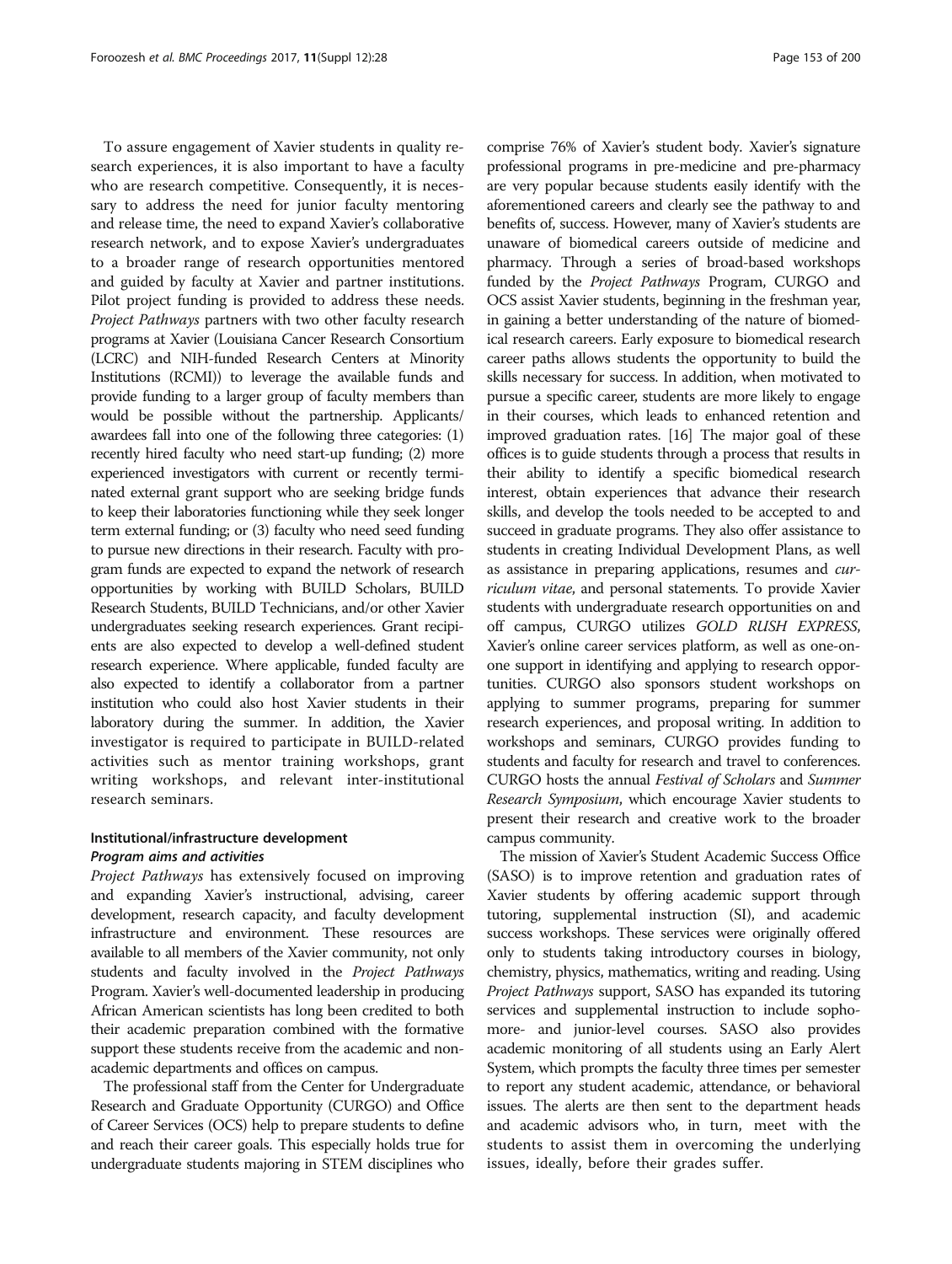Because effective mentoring is at the heart of Xavier's Project Pathways, the Center for the Advancement of Teaching and Faculty Development (CAT + FD) provides specific support to faculty in developing and nurturing their mentoring relationships through the P-MAX (Preparing Mentors and Advisors at Xavier) Program. P-MAX is based on the Entering Mentoring seminar developed at the University of Wisconsin-Madison [[17\]](#page-7-0) and is designed to provide participating faculty and staff with the knowledge and skills needed to mentor and advise undergraduate students, particularly those engaged in research. The Program addresses topics such as mentor-mentee communication, goal- and expectation-setting, cultural competence, issue identification and resolution, and best practices for good mentoring and advising. Faculty are also provided a repository of resources to support their growth as mentors. P-MAX begins with an intensive, day-long, workshop followed by at least three additional one-hour workshops during each of the subsequent fall and spring semesters. Case studies (found in literature or based on faculty experiences) are routinely used to stimulate discussion on the topic to be addressed, and faculty are encouraged to bring their own real-world experiences for discussion. P-MAX programming is made accessible, relevant and inviting and is offered in varying formats (panel discussions, hands-on workshops, seminars), at different locations (program locations vary across campus and online) and by expert presenters/facilitators (outside speakers and consultants are frequently brought in to conduct workshops and seminars and advise CAT + FD staff). All research staff working directly with undergraduate research students are also expected to participate in the P-MAX workshops. Since the CAT + FD supports the development of Xavier's faculty across all career stages and areas of professional responsibility, faculty are also supported in their teaching, scholarship, service, and work/life balance.

The Science Education Research Group (SERG) is an open forum for faculty to meet bi-weekly to bring questions, concerns or suggestions related to teaching and learning for discussion with each other. SERG meetings are informal and multidisciplinary to encourage and support collaboration and communication among and between science and non-science faculty. Topics discussed are suggested by the faculty participants, and discussions are facilitated by the Project Pathways' Education Improvement Specialist (EIS), who is housed in CAT + FD. The EIS also provides support in the form of topic research and presentation of pedagogical trends.

## Curricular innovations

To strengthen students' ancillary skills that foster success in research careers, *Project Pathways* has enabled the development or improvement of courses and workshops that increase their knowledge and ability to use research skills.

Examples are: the Entering Research workshop series (a 10 session program), the Library Research Techniques workshop, workshops on Writing Small Research Proposals, the Science and Technical Writing course, the Scientific Communication Skills course, and the Ethical Conduct in Scientific Research course. The courses are open to all Xavier students. In addition to supporting efforts to increase the retention and success of Xavier students in the biomedical sciences and to assure courses taken by students are providing effective learning experiences, the Program provides funding and support for evaluation and revision/ development of science and mathematics courses. Results from senior comprehensive exams are used by the various departments to identify areas of weakness in the biomedical curricula at Xavier. For many years, several of the introductory science courses have tested students' vocabulary to improve students' performance on standardized tests. Project Pathways has also provided support to update these vocabulary instructional materials, and in case of the material used in the Organic Chemistry course sequence, include words that help students prepare specifically for the GRE.

#### Research/pipeline partnerships

As previously mentioned, pilot project funding is provided by the Program to increase faculty research competitiveness. It is important to note that the proposals submitted for this funding mechanism are peer-reviewed by outstanding external scientists and are approved by the NIH, and awards have rigorous reporting requirements. In addition, a number of partnerships have been forged to provide collaboration opportunities between Xavier faculty members and faculty at research-intensive institutions. These collaborations also help to ensure that Xavier students, including the BUILD Scholars, have opportunities for research training at such institutions. Currently, Project Pathways has formal partnerships with 18 research institutions. Each partner institution has a designated liaison to Project Pathways who participates in monthly conference calls with the BUILD Management Team. Through close collaboration with the liaisons, a number of Xavier students have been placed in summer research programs at partner institutions. Further, we are seeking to expand the number of Xavier students whose primary mentor is at one of our local partner institutions. New research collaborations between the faculty at Xavier and partner institutions have also been initiated. In the near future, faculty at partner institutions who mentor BUILD Scholars will be required to participate in an online version of Xavier's P-MAX training or the equivalent at their university, if offered. In addition to benefiting the BUILD Scholars, this training will help faculty at majority institutions better understand how best to mentor not only students from underrepresented groups, but all students.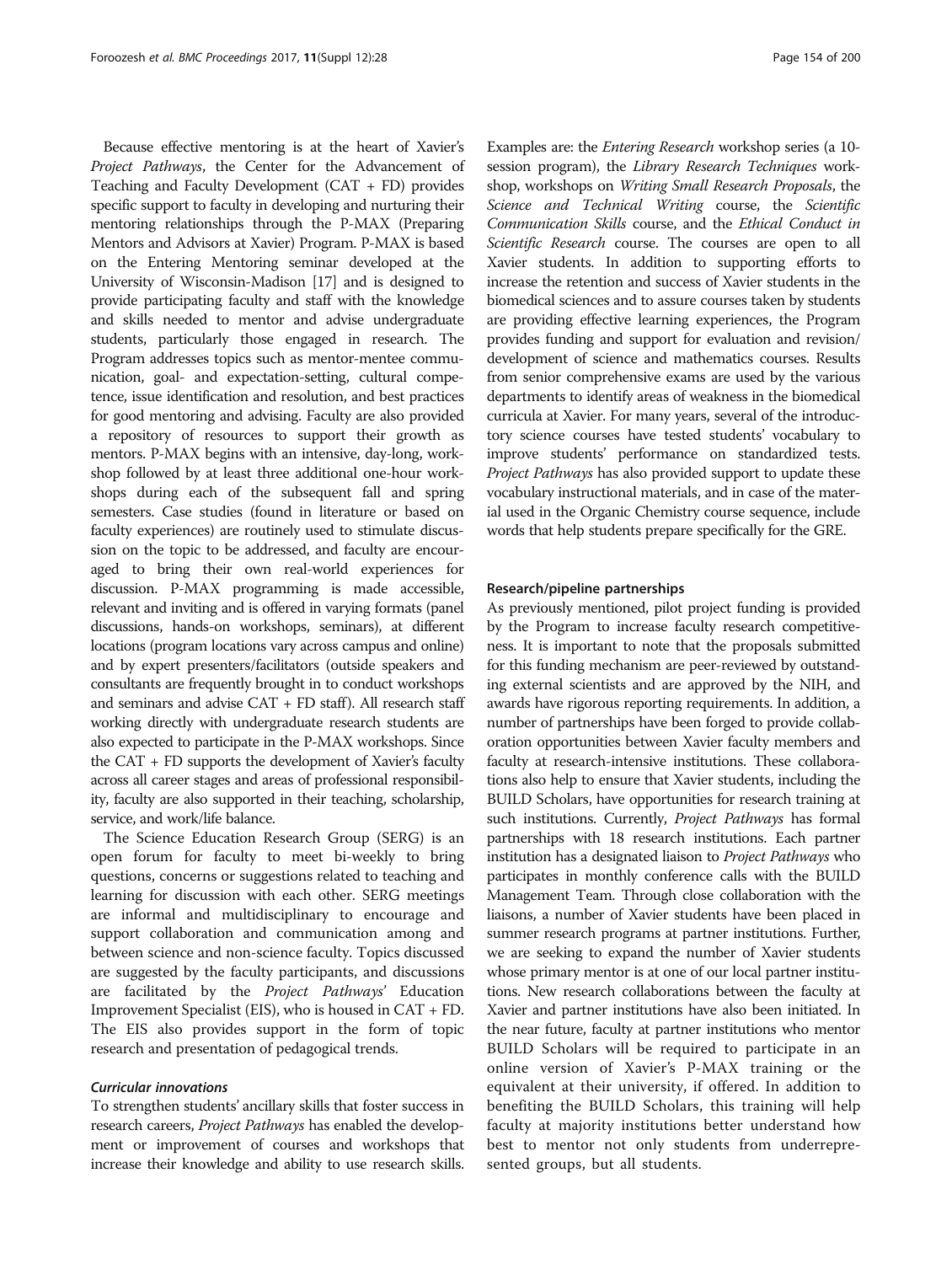#### Site-level evaluation design

Due to the very complex nature of the BUILD programs across the country, an extended and interlinked evaluation system has been put in place to thoroughly assess and evaluate each individual BUILD program while assessing the success and national contributions of the overall NIGMS BUILD initiative (see McCreath et al., this volume). Internal and external evaluation teams have collaborated with each other and the Coordination and Evaluation Center (CEC) at the University of California Los Angeles (UCLA) to ensure that program goals are accomplished and deadlines are met. External evaluation of Project Pathways is performed by the Office of Educational Innovation and Evaluation (OEIE) at Kansas State University, College of Education. Focusing on both formative and summative evaluation methods, Xavier's evaluation team continues to develop predictive analytic plans as more data become available for analysis.

## Exposure in a unique, staged approach

Students' path through the BUILD pipeline at Xavier focuses on tracking student success at critical stages of transition and marshals support for their success:

## Level 1

First, getting oriented to Xavier's ethos and expectations in STEM at an early stage is critical for students and faculty. As students and their parents attend the Freshman Orientation meetings, the Office of Career Services invites them to a BUILD informational meeting at which basic program information and benefits, and the importance of biomedical research are presented to them. At the Faculty Meet and Greet session during the Orientation Week, research posters of current BUILD participants are also exhibited, highlighting undergraduate research at Xavier. All Xavier freshmen are required to take a two-semester Freshman Seminar course sequence, which the CURGO and OCS staff visit to provide the students with information about a variety of biomedical research careers and the resources provided by the BUILD Program, specifically. During the freshman and sophomore years, all Xavier students are invited to participate in informational meetings and roundtables on biomedical research careers. The students participating in these BUILD activities are considered Level 1 BUILD Students. In addition, all freshmen are encouraged to utilize the resources at the Student Academic Success Office.

## Level 2

Second, a peer approach is critical to sustaining engagement and maintaining student interest in research careers. [[14\]](#page-7-0) Students in the spring of their freshman year are invited to participate in peer-led discussion group meetings. During these meetings, the current BUILD participants present their research findings to the attendees or lead discussions on current STEM topics of interest. Both freshmen and sophomores are invited to visit active research labs on campus and/or shadow a current research student. Students are also invited to complete an Individual Development Plan through OCS. Sophomores taking advantage of these BUILD activities are considered Level 2 BUILD Students and can receive incentives for their participation.

#### Level 3

Third, engagement with the Program is built with progressively more intense experiences. In fall of their sophomore year, students who have shown interest in biomedical research careers and attended the various Level 1 and Level 2 BUILD activities are eligible to apply to become BUILD Scholars (Level 3 BUILD Students). This is the first point in the Program where only selected students can participate. Each BUILD Scholar is matched with a BUILD Research Mentor, begins performing hands-on research, and attends the Entering Research workshop series the spring and summer after selection. BUILD Scholars stay in the Program until their graduation, receive tuition scholarships and monthly stipends in addition to travel and supply funds. BUILD Scholars are required to complete all BUILD training activities and courses. During the second summer as a BUILD Scholar, the students are required to participate in an off-campus research experience at a researchintensive university, preferably at one of the partner institutions. The summer research project for the student is expected to be in some way related to the academic year project, so that there is a sense of continuity. A number of competitive applicants not selected as BUILD Scholars are selected as BUILD Research Students. BUILD Research Students stay in the Program for 1 year with potential for renewal for a second year. They are matched with a research mentor, perform hands-on research, participate in the Entering Research workshop series, receive monthly stipends and funds for travel, and are required to participate in some BUILD training activities and courses.

## Post-baccalaureate

Finally, the Program also offers full-time research technician positions to recent graduates who have the potential and intent to continue their education in biomedicallyrelevant graduate programs, but who need additional training to become competitive. The BUILD Technicians receive funding and hands-on experience as research staff for a period of about 1 year while preparing for and applying to graduate school.

The Program offers opportunities to interested students to better prepare for graduate school and post-baccalaureate careers. Levels 1, 2, 3 and recently graduated students are